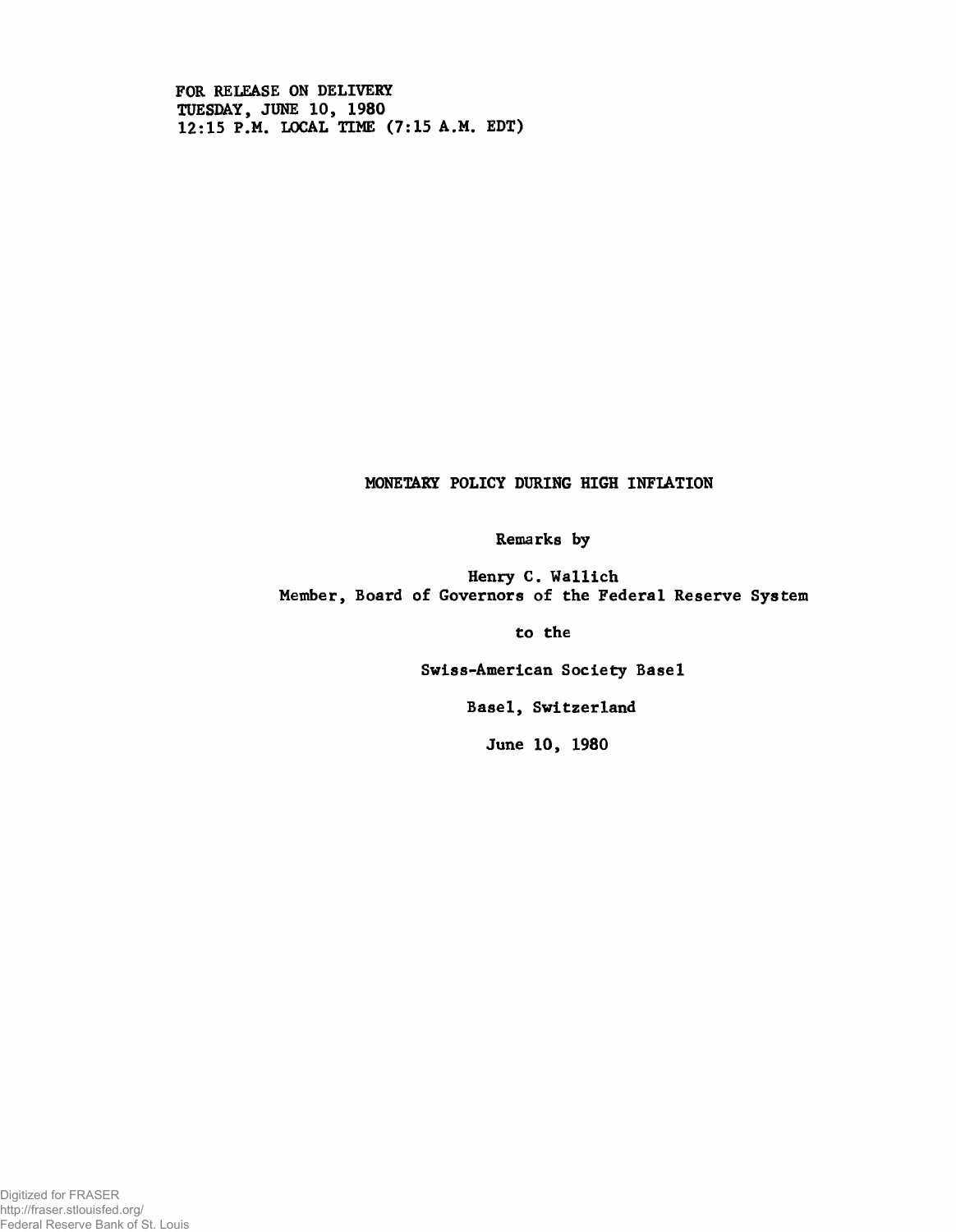## MONETARY POLICY DÜRING HIGH INFIATION

Remarks by

Henry C. Wallich Member, Board of Governors of -the Federal Reserve System

> to the Swiss-American Society Basel Basel, Switzerland

> > June 10, 1980

The U.S. economy has moved into recession after reaching what were probably the highest levels of both inflation and of interest rates in the history of the Federal Reserve. Throughout most of the past 18 months, a recession was being predicted without materializing. Instead, the United States experienced an unexpected and unpredicted acceleration of inflation. These events suggest that the threat of inflation was underestimated and the measures initially taken inadequate, even though the control of inflation had been singled out as the nation's number one economic objective.

The escalation of the consumer price index during the first quarter of 1980 to 18 percent was not entirely a failure of policy. The rise in OPEC oil prices contributed substantially, and so did the domestic deregulation of oil prices which was an essential component of realistic energy policy. During much of 1979, however, there prevailed also a condition of excess demand that was not adequately recognized. Because unemployment at about 6 percent was high by historical standards and capacity utilization in manufacturing at 85 percent was somewhat low by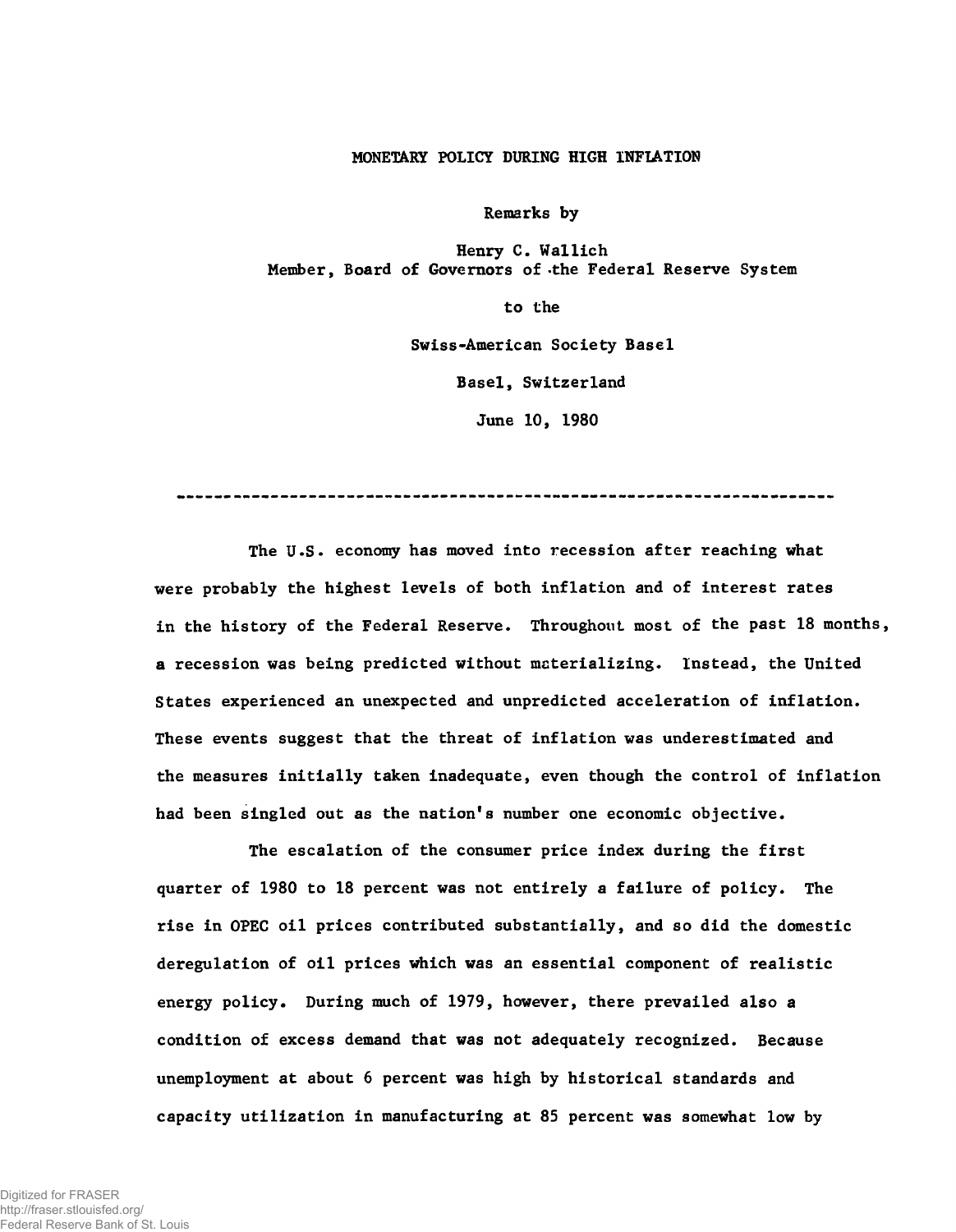historical standards, it had not been fully realized that pressure on capacity was nevertheless driving up prices. Evidently there have been changes in the American economy, including the demographic structure of the labor force, improved unemployment compensation, reduced profitability due to higher energy prices, and obsolescence due to inadequate investment, that have lowered the threshold, both in terms of unemployment and industrial capacity, at which wage and price pressures begin.

A favorable factor was the relative moderation in wage increases. Real wages of the American worker fell by 4 percent during 1979 as in the face of a 13 percent rise in the consumer price index, compensation per hour rose by only 9 percent. American workers accepted a significant reduction in their standard of living. But productivity performance also was extremely poor, with productivity in the private sector falling by <sup>1</sup> percent during 1979, partly in consequence of government regulations and other actions that increased costs. Unit labor costs, therefore, rose by 10 percent in 1979, a rate that must be regarded as reflecting the so-called underlying rate of inflation.

To round out the picture of the recent American inflation, it needs to be noted that the consumer price index has tended to overstate the price increase relevant for the great majority of the population because of the heavy weight that it gives to the price of homes and to mortgage interest rates. When mortgage rates come down, as they already have begun to do, the index will, with a lag, begin to understate the inflation. We should not be deceived by an improvement due to this source, just as we are entitled to make some allowance for the recent upward exaggeration of the index. A more meaningful index of the rise

-2-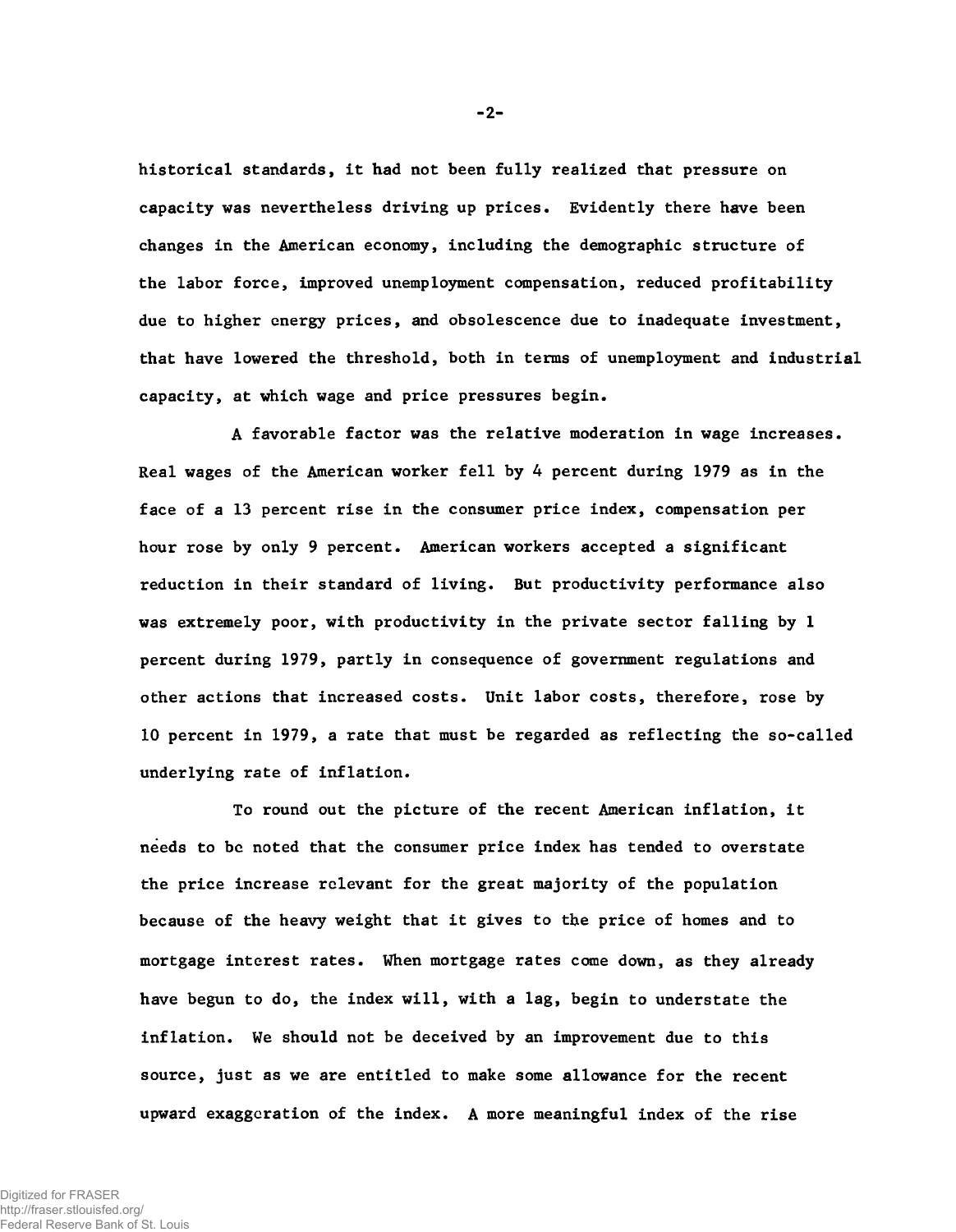in living costs for the entire population is the personal consumption expenditures deflator, derived in our national income accounts, which during 1979 was advancing at 9 percent.

It is worth noting that, during the period of accelerating inflation, interest rates more or less kept pace with the rise in prices, although much of the time lagging somewhat behind. During the early part of 1979, real interest rates -- nominal rates minus inflation -- probably were somewhat on the negative side. In 1980 they became somewhat positive, bearing in mind that all statements about real interest rates are subject to a margin of uncertainty. A similar phenomenon can be observed in most countries that experienced an acceleration both of inflation and of interest rates during 1979, although the degree to which real rates were positive varies considerably among countries. To some extent this parallelism may be attributable to tighter monetary policy aiming to restrain inflation. In some measure, however, there may be a more automatic mechanism at work reflecting possibly the greater awareness of inflation among borrowers and lenders and the more rapid upward adjustment of inflationary expectations. The importance of real interest rates after tax, however, varies among countries and is probably greatest for the United States, where interest payments are tax deductible not only for businesses, but also for home owners and other consumers. The subsidization of borrowing through this device probably has contributed to the severe decline in the savings rate that has taken place in the United States.

By the same token, it appears that the United States economy is more vulnerable, in many respects, to the damage wrought by inflation than are other economies. The tax system has not been adapted to inflation,

**-3-**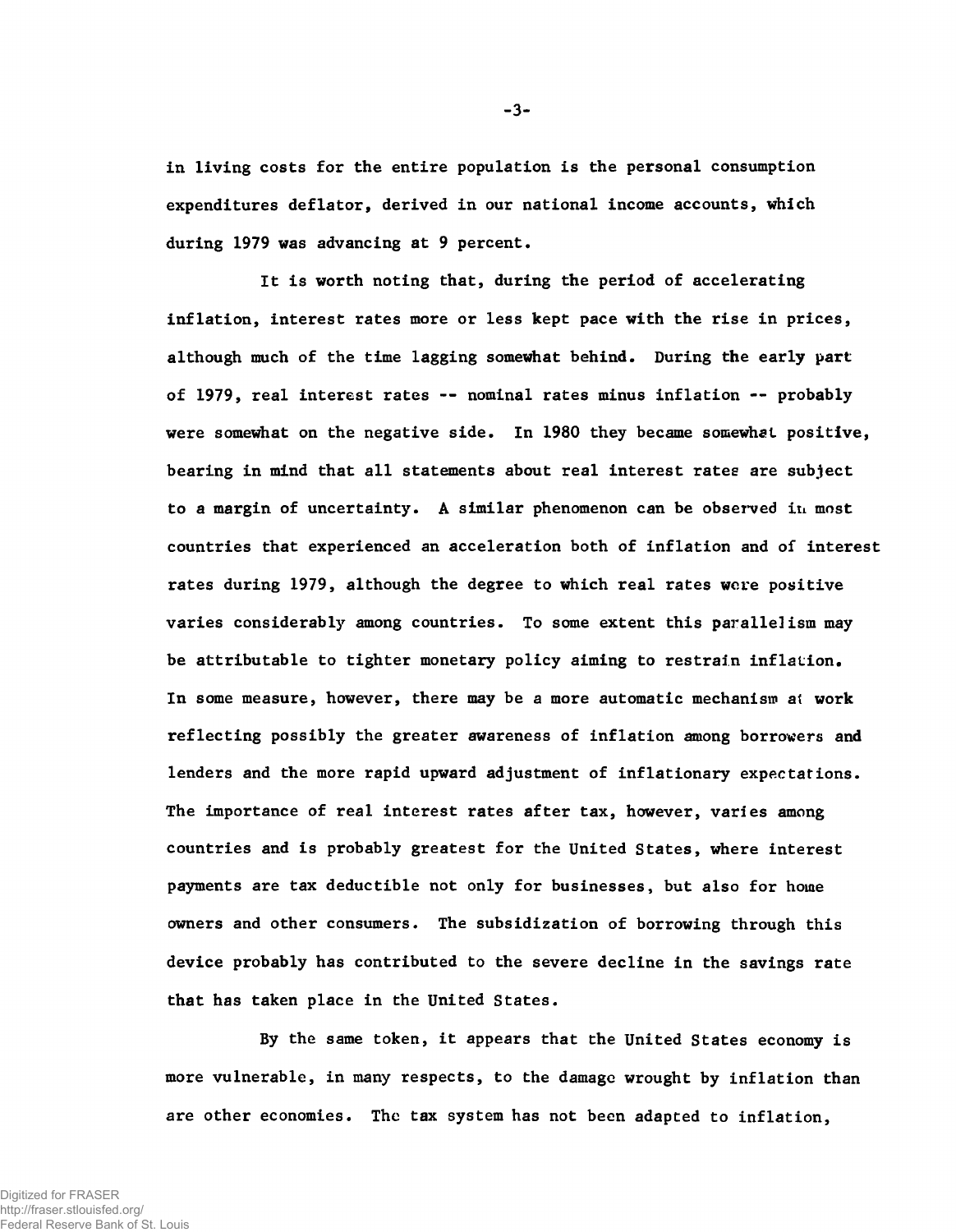except in the main for periodic personal tax cuts that have helped to offset the drift of taxpayers into higher brackets. Savings institutions have found it very difficult to cope with inflation, which has led to severe damage to the housing industry. Usury ceilings, only in part recently overruled by the Congress, have interfered with the flow of credit at high interest rates. Business profits are grossly overstated by an accounting system that ignores inflation. The development of an underground economy, which has helped some economies defend themselves against inflation in some degree, has been largely forestalled in the United States by the effective administration of a tax and legal system that, all pressures not withstanding, continues to perform effectively. It is not surprising, therefore, that among countries with high rates of inflation the United States probably has had the worst productivity experience.

#### Three Rounds of Monetary Action

Three rounds of monetary action mark the course of monetary policy over the last year and a half. The measures of November 1, 1978, represent the first round.

November 1, 1978. The immediate objective of the steps taken on that date was the strengthening of the dollar, which over the previous five months had declined from 96 to 89 on its trade-weighted rate against the currencies of the G-10 countries and Switzerland. An important part of the action was executed by the Treasury, which undertook to borrow in foreign currencies, to use its SDR holdings, and to draw on the International Monetary Fund. Together with the swap lines available to the Federal Reserve and the Treasury, an intervention package of \$30 billion was readied and a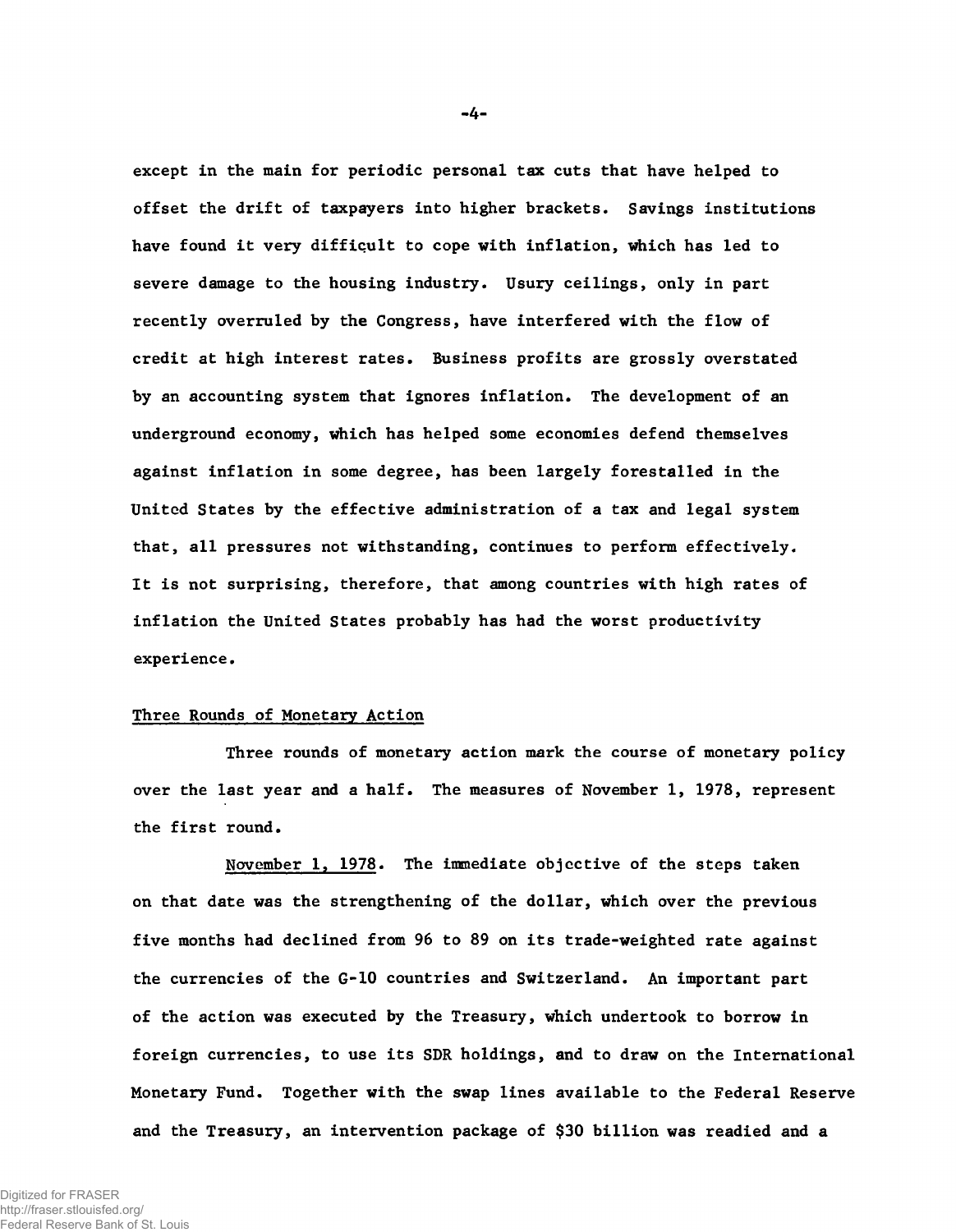more forceful approach to intervention was announced in support of the dollar which was regarded as having declined to unjustifiable levels. The Federal Reserve raised the discount rate by a full percentage point from  $8-1/2$  to  $9-1/2$ , an increase matched only once in recent history.

During the period from October 1978 through March 1979, the monetary aggregates advanced very sluggishly. The dollar improved but fell back again after May 1979. The sluggishness of the aggregates conveyed an impression of monetary restraint which, coupled with the widespread expectation of a recession, created unduly optimistic expectations concerning future inflation. Meanwhile, the moderate increase in interest rates failed to have its usual pronounced impact on the housing industry, because the institutions financing the industry had been permitted to issue market-oriented debt instruments that protected them against the outflow of low interest deposits that normally would have occurred at high market rates of interest. Thus, a level of interest rates that under other conditions might have been sufficient to slow the economy did not achieve this result. Shielding one sector of the economy against the impact of high rates evidently had as its consequence the need for still higher rates to do the same job.

October 6, 1979. In the spring of 1979 the monetary aggregates, until then dormant, began to accelerate once more. Their rapid growth during the summer made clear that further vigorous monetary action was needed in the face of rising inflation. After the dollar began to decline sharply and commodity prices began to climb rapidly in September 1979, the Federal Reserve on October 6 took a set of measures that constituted in effect the second round of monetary tightening. A new and more rigorous

-5-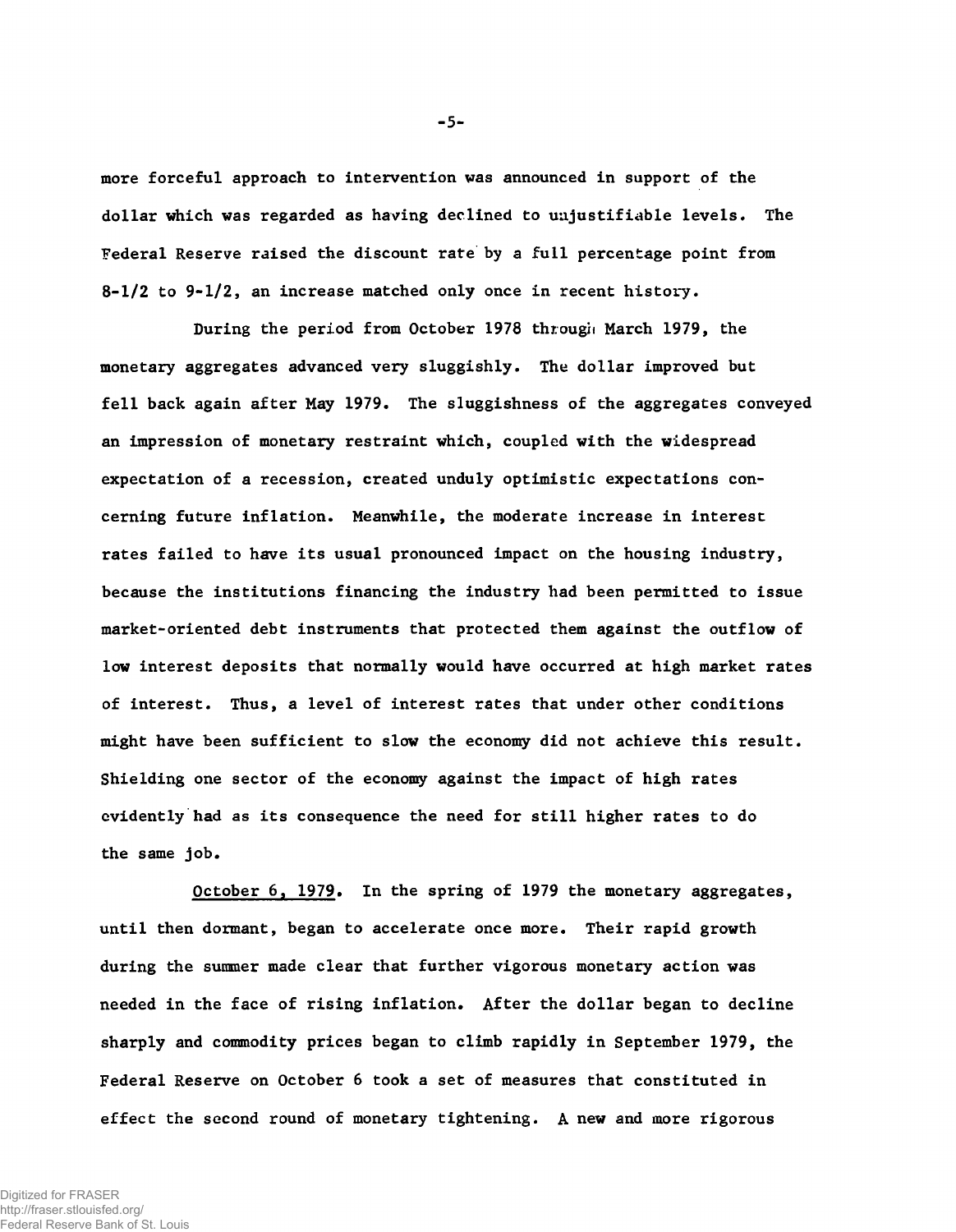technique of controlling the money supply was instituted, based primarily on the use of bank reserves instead of the federal funds rate. Reserve requirements were imposed on increases in managed liabilities above a base date. The discount rate was raised from 11 to 12.

These actions brought an immediate change in the bank credit picture. Bank credit had been easy at high rates. It now became less readily available. Interest rates rose dramatically. The monetary aggregates came under good control.

Meanwhile, however, the high nominal interest rates to which the economy was moving, while barely positive in real terms and apparently still insufficient to curb adequately the aggregate volume of credit, began to create problems for particular lines of business and some financial institutions. Home builders, farmers, small businessmen and automobile dealers found the high nominal cost of credit and, in some cases its nonavailability to particular borrowers, extremely burdensome. Savings institutions and many small banks found themselves squeezed between the risk of losing their deposits to higher paying investment media, especially money market mutual funds, and, on the other side, the danger of attrition of their earnings, as the cost of the money they were able to retain began to exceed the income from their portfolio of fixed interest rate loans and mortgages.

This dilemma was the consequence, in good part, of an earlier effort to shield these lending institutions against "disintermediation" by allowing them to issue money market certificates and other obligations at marketoriented interest rates, well in excess of the deposit rate ceilings imposed by Regulation Q. Their earlier liquidity problem resulting from withdrawal of deposits now became converted into an earnings problem due to the increasing interest cost of these new obligations.

**- 6-**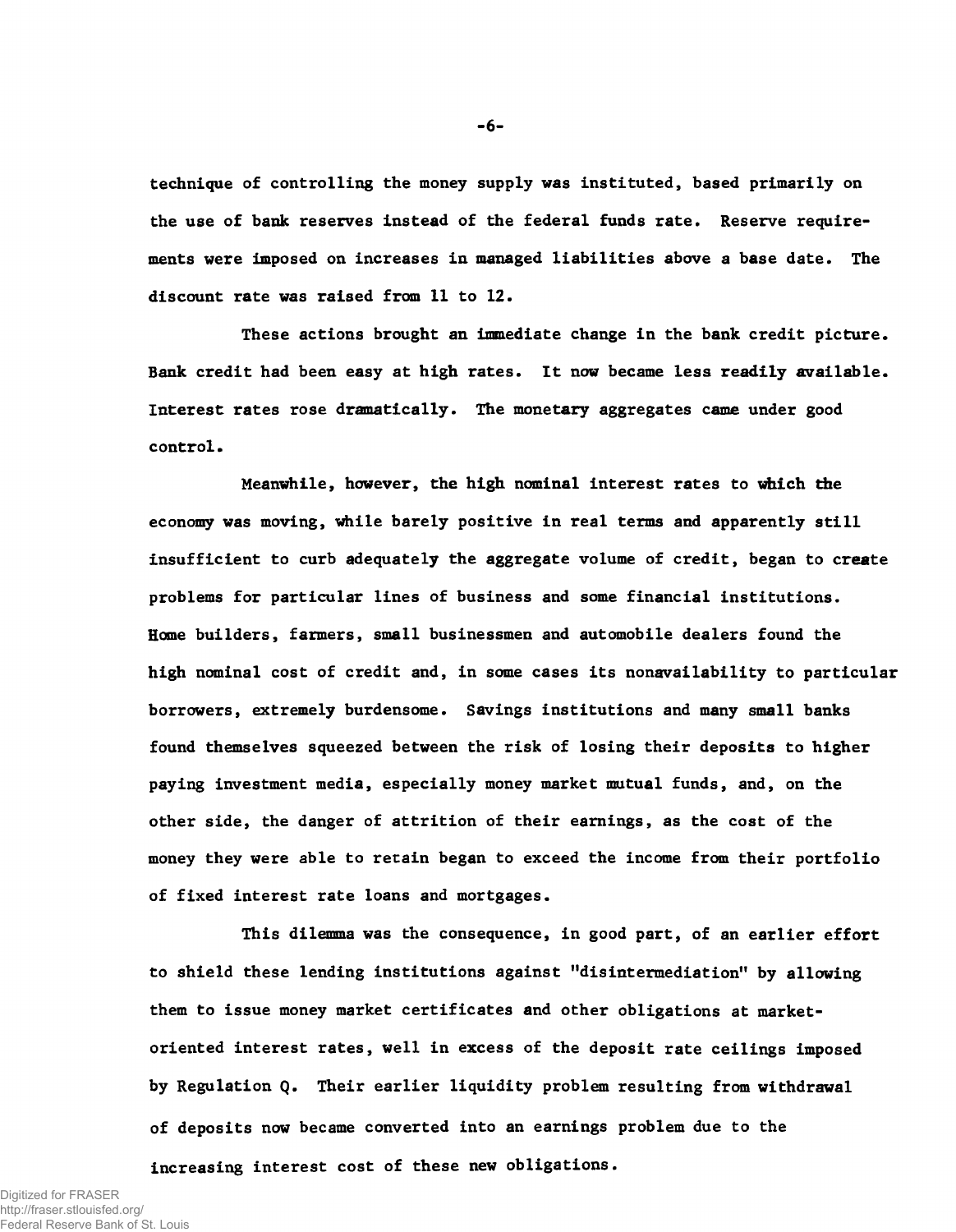In addition to these differential impacts of high nominal interest rates on different types of lenders and borrowers, the impact of real after-tax interest rates on different borrowers became increasingly apparent. Highbracket taxpayers, including large corporations, were shielded by the tax deductibility of high nominal interest rates which for them signified mainly a cash flow stringency. Low-bracket taxpayers, and firms without positive earnings, felt the full brunt of high nominal rates both in terms of cash flow and cost. Thus, it became apparent that a tight monetary policy may find itself limited by the side effects it produces before rates have become high enough, especially in real terms and after taxes, to curb inflation.

Moreover, it became apparent also that the availability constraints which the second round of measures, of October 6, 1979, had initially brought about had begun to wear off. Credit once more became freely available at least to large borrowers at very high rates. Bank credit expansion continued strong in January and February 1980. The monetary aggregates, which had been under good control following the October 6 measures, broke out on the upside in February.

March 14, 1980. These were the conditions that led to the third round of credit tightening. The principal part of the new measures took the form of direct credit controls authorized by the President under the Credit Control Act of 1969. A "voluntary" limit of six to nine percent, intended to be firmly administered, was placed on the expansion of domestic bank loans to domestic customers. Consumer credit was restrained by imposition of the equivalent of a reserve requirement on credit card and other retail lenders. Nonmember banks were subjected to the equivalent of a reserve requirement, as were money market mutual funds. The marginal reserve requirements

-7-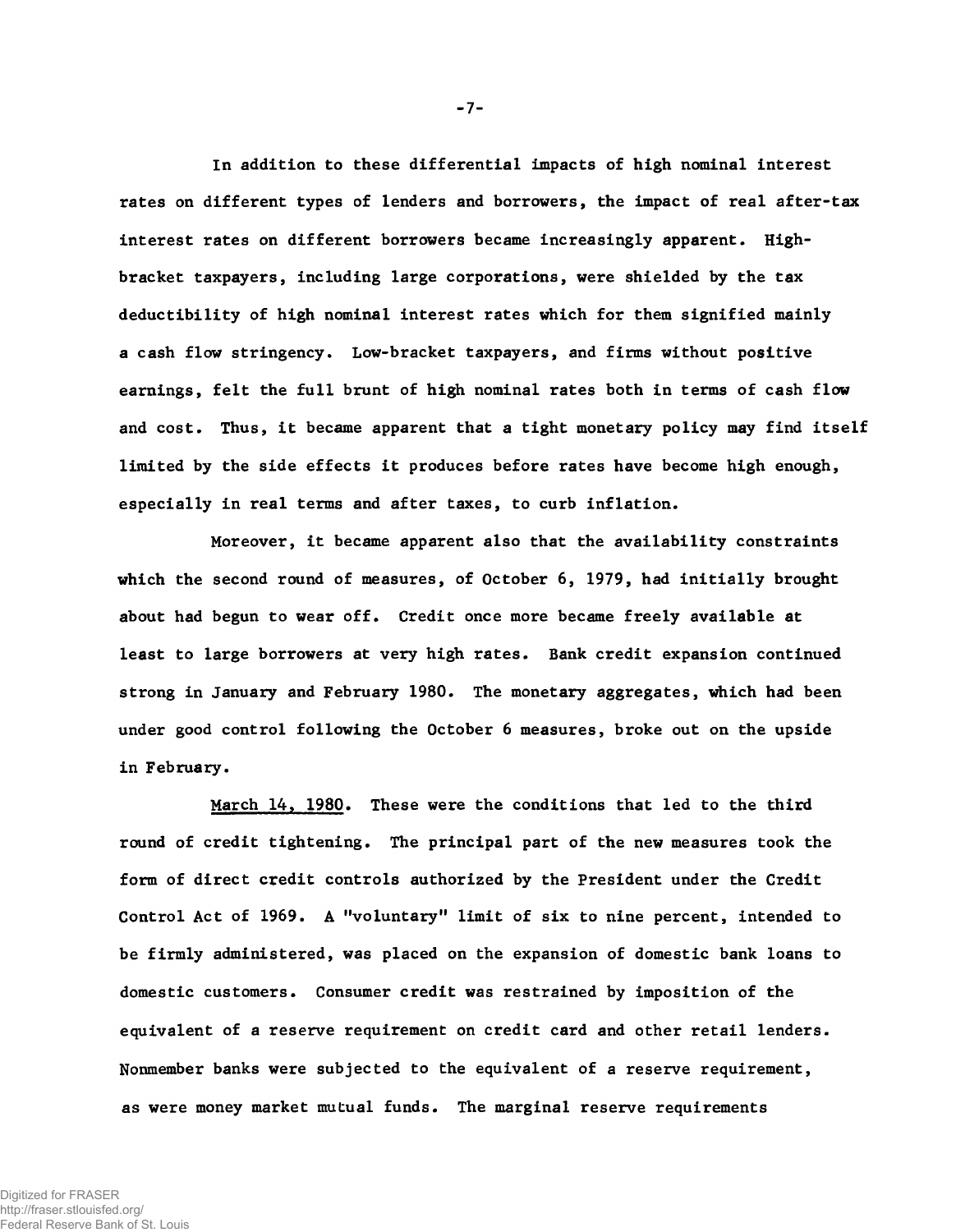established in the second round of measures were tightened. A penalty discount rate was established for large banks frequently using the discount window. The cooperation of foreign banks in not undermining the 6-9 percent loan expansion limit was sought through their respective central banks.

It is too early to assess fully the specific effect of the imposition of credit controls. In particular it is difficult to distinguish their effect from the cumulative impact of earlier monetary actions and from the impact also of developments outside the monetary sphere. Interest rates rose further following the March 14 controls but quickly peaked and thereafter dropped dramatically. The monetary aggregates, which had been expected to expand further, declined in March and showed an unprecedented drop in April. Bank credit slowed sharply.

The sudden contraction of the monctary aggregates confronted the Federal Reserve with a dilemma. To meet its short-run money supply targets, the Federal Reserve would have had to supply reserves to the banks through open market operations on a much enlarged scale, since with falling money market rates it was to be expected that the banks would, as indeed they did, sharply reduce the volume of reserves they previously had obtained through the discount window. Excess reserves would have resulted at least temporarily. Sizable excess reserves would have caused money market rates as well as others to drop even more sharply, posing a threat to the dollar. Failure to force reserves upon the banks in order to avoid an extreme drop in interest rates, on the other hand, would cause the Federal Reserve to fall short, at least temporarily, of its money supply target.

**- 8-**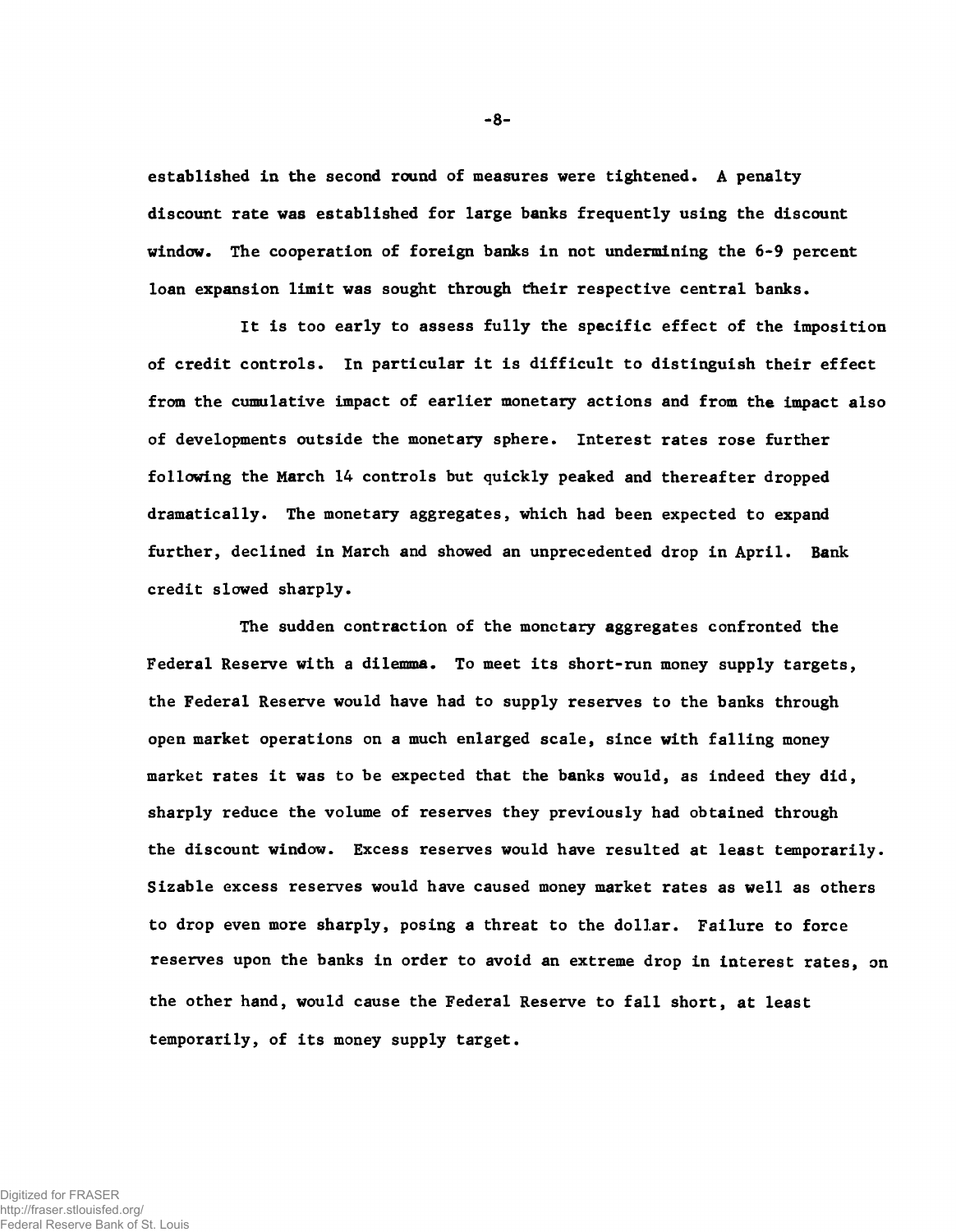In setting its short-run money supply targets, at monthly FOMC meetings, the Federal Reserve had established upper and lower limits for the federal funds rate (interbank rate); These limits started out at 11-1/2 - 15-1/2 percent in October 1979 and had moved to 13-19 percent by April 1980. The lower limit was subsequently reduced to 10-1/2 percent by a telephone conference of the Federal Open Market Committee on May 6, 1980, but it did serve to limit the precipitous drop in interest rates in some measure.

Meanwhile, the decline in interest rates has also brought alignments that are indicative of the market's expectations. The drop in 90-day rates amounted to approximately three times the drop in long-term rates. At present, the normal upward sloping yield curve has been reestablished, with the highest rates at the long end and a spread, as of June 3, 1980, of about 2-3/4 percentage points between 90-day and 30-year governments, and 1-1/2 percent between commercial paper and long-term bond rates, high in historical terms. This configuration is indicative of market expectations that rates are more likely to go up than down. That message is underscored by the prices quoted for Treasury bill futures, which show a mildly rising trend in the 90-day Treasury bill rate beginning in mid-1980.

## Problems of Direct Credit Controls

The change in the economic climate following the introduction of quantitative credit controls, whether initiated or merely accelerated by these controls, very quickly has posed the question of their dismantling. This "Encadrement de Credit," as it is known in France, or "Window Guidance" as it is called in Japan, is not suitable as a permanent instrument of monetary policy in the United States, even though in some other countries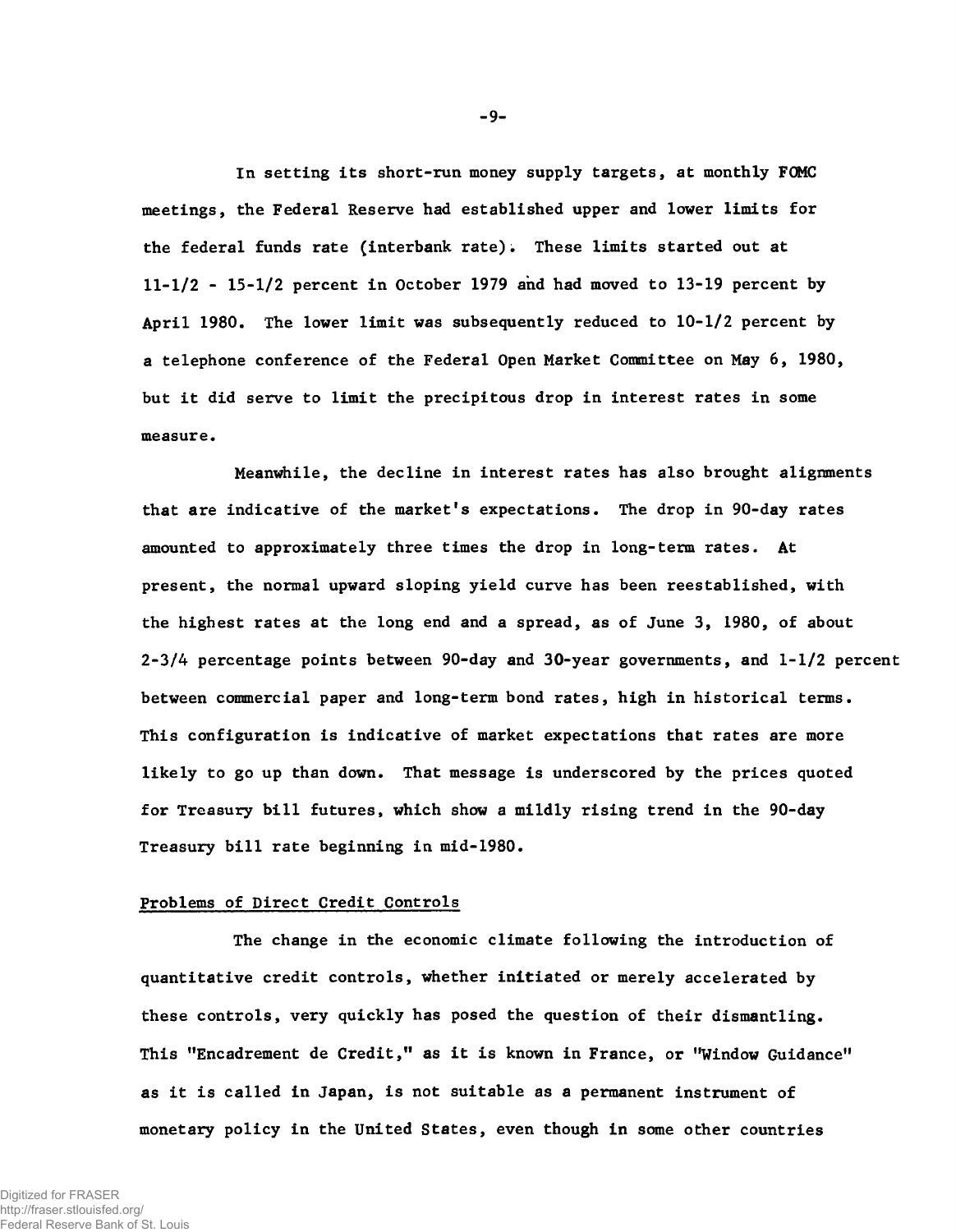such techniques constitute a permanent part of the monetary policy toolchest. The brief experience of the Federal Reserve with the administration of these devices bears this out. They involve credit allocation to competing groups of borrowers. This is a political decision that should not be required to be made by the central bank. But when made by the political process, credit is likely to be allocated not where it produces the most goods and services, but where it produces the most votes. Any rationing of credit other than through the price, i.e., the interest rate, is bound to be arbitrary and probably in many instances unfair. Unrealistic decisions have to be made as to what types of loans are "productive" and "unproductive." The productivity performance of the American economy, already very inferior, would become further depressed.

The market, moreover, can be relied upon to learn to circumvent whatever controls are imposed. If the banks are controlled, credit will move out of the banking system, perhaps permanently reducing the banks' role and their capability to serve the economy. If other domestic sources of credit are also controlled, the business will be driven abroad. Credit controls are like wage and price controls. They may provide short-term relief, but in the long run they are not only ineffectual but damaging. They present a temptation to politicians, because they seem to offer a means of fighting inflation without high interest rates. If that temptation is not resisted, the consequences will have to be added to the already long roster of damages caused by inflation. The Federal Reserve moved in the direction of dismantling the controls by enacting measures on May 22, 1980, which reduced a significant portion of them without, however, materially altering the 6-9 percent bank loan limit.

**- 10-**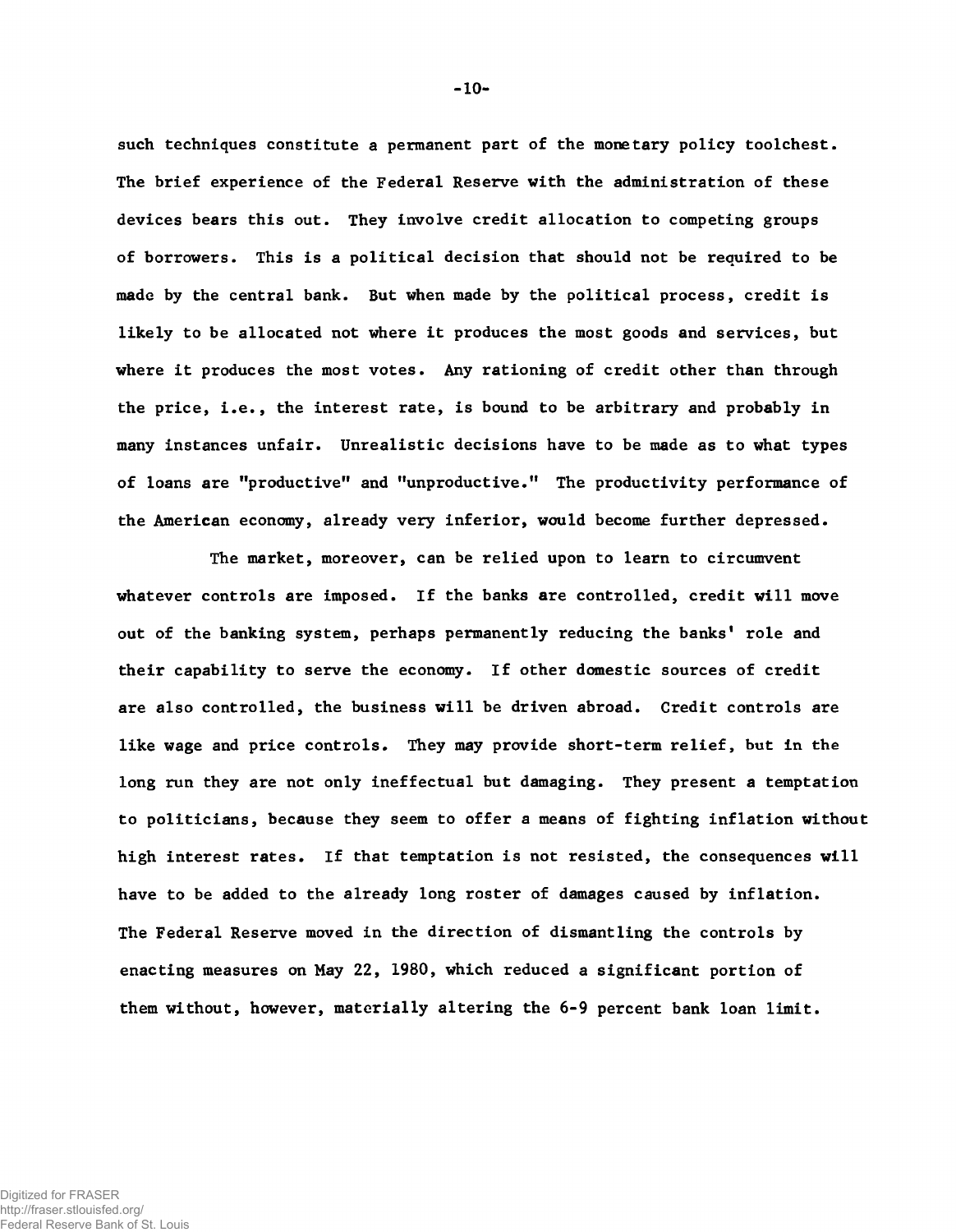## Implications for Monetary Policy

Recent U.S. experience with a rigorously pursued money supply target highlights some of the salient characteristics of this form of monetary policy. In general, it is true, of course, that in a period of high inflation a money supply target is preferable to an interest rate target. Inflation plays havoc with the meaning of interest rates, since nominal, real and real after tax rates all have different impacts on different borrowers and lenders. It is then good policy to follow a money supply target that can be counted on to bring down inflation in the long run. It will do so by inducing interest rates in the market that will impose a restraint on economic expansion adequate to the purpose. It would be difficult to define those interest rates a priori.

It remains true, however, that the economy is steered by interest rates, in their broadest sense, including rates of return on physical capital. Money does not exert some mysterious diverse effect in determining the demand for goods and services. Interest rates, therefore, continue to be important.

When the Federal Reserve went on a rigorous money supply target in October 1979, it was aware that this might lead to greater volatility of interest rates and so informed the market. Interest rates would be more volatile under a rigorous money supply target even if the economy were moving along normally and only the demand for money fluctuated around its trend, as it usually does. Small differences between the amount of money supplied and the amount of money demanded will then be eliminated by interest rate movements. But when the demand for money changes drastically as a result of a major cyclical swing, interest rate movements can indeed become very wide. Such major swings occurred late in 1979 and early 1980. First, accelerating

Digitized for FRASER http://fraser.stlouisfed.org/ Federal Reserve Bank of St. Louis **- 11-**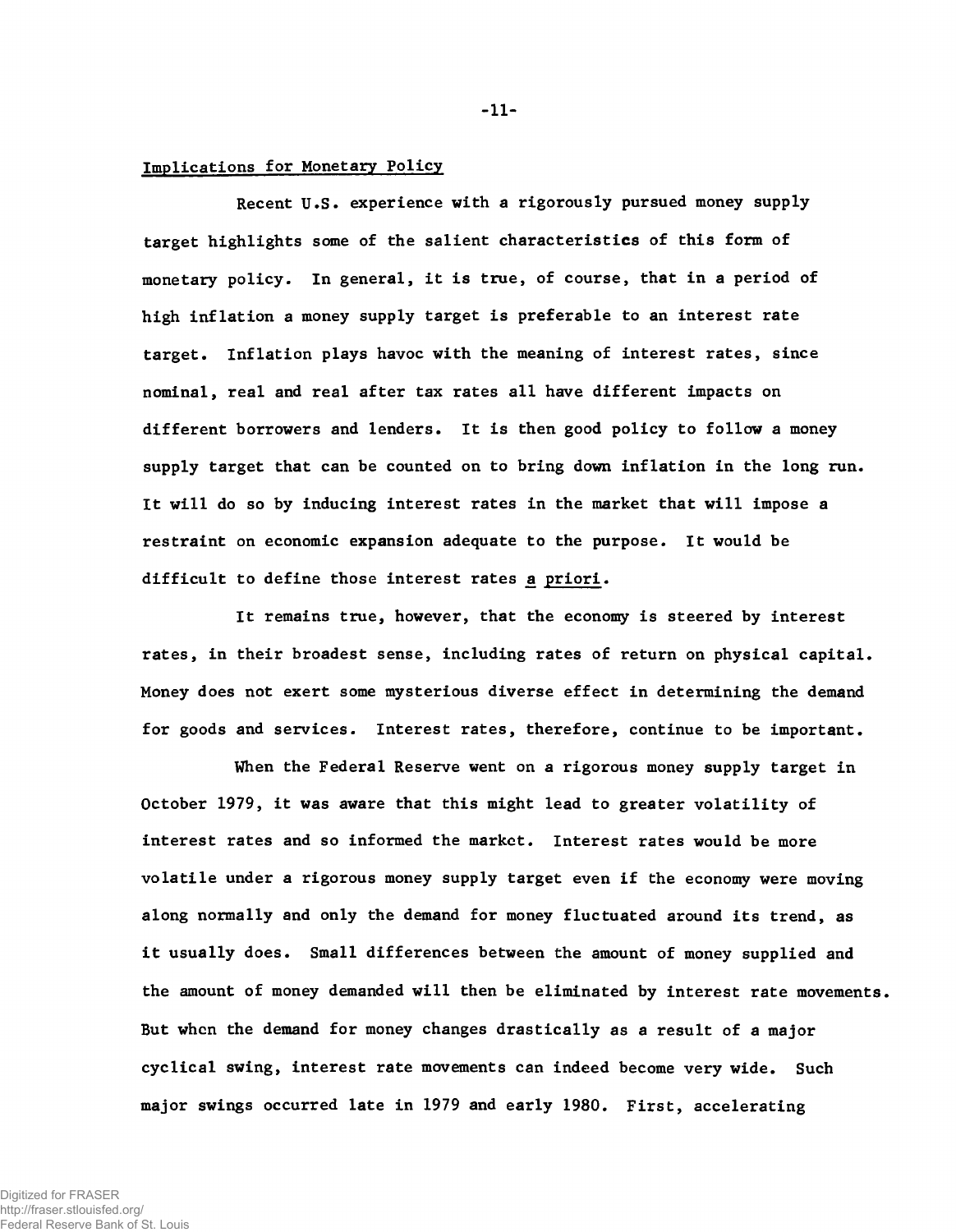inflation, canbined with rising economic activity, greatly increased the demand for money. A sharp rise in interest rates was the result. Then, during the second quarter of the year, a turn toward recession caused the demand for money to drop sharply. Interest rates, therefore, came down dramatically.

Both the earlier upswing and the subsequent decline in interest rates probably were larger than central banks normally would seek if they were pursuing an interest rate target. This makes clear the implicit purpose of a rigorous money supply target: to induce very wide swings in interest rates that can be expected to have strong anti-cyclical effects.

Short-term interest rates that within a few months can move from 10 to 20 percent and within a few weeks back to less than 10 are strong medicine. They certainly seem capable of stopping an expansion. How effective they can be in ending a contraction remains to be seen. But past history suggests that a decline in interest rates indeed can promote a shift from contraction to expansion once other necessary adjustments in the economy, such as the clearing out of excess inventories, the working off of unprofitable investments, and the restoration of better balance in business and household balance sheets has occurred. A rigorous money supply target, in other words, is anything but a neutral, do-nothing, or even benign neglect policy. It is a highly activist policy which is likely to affect a cyclical economy with much greater strength than the kind of interest rate oriented monetary policy historically conducted by central banks. This is particularly the case during high inflation.

-12-